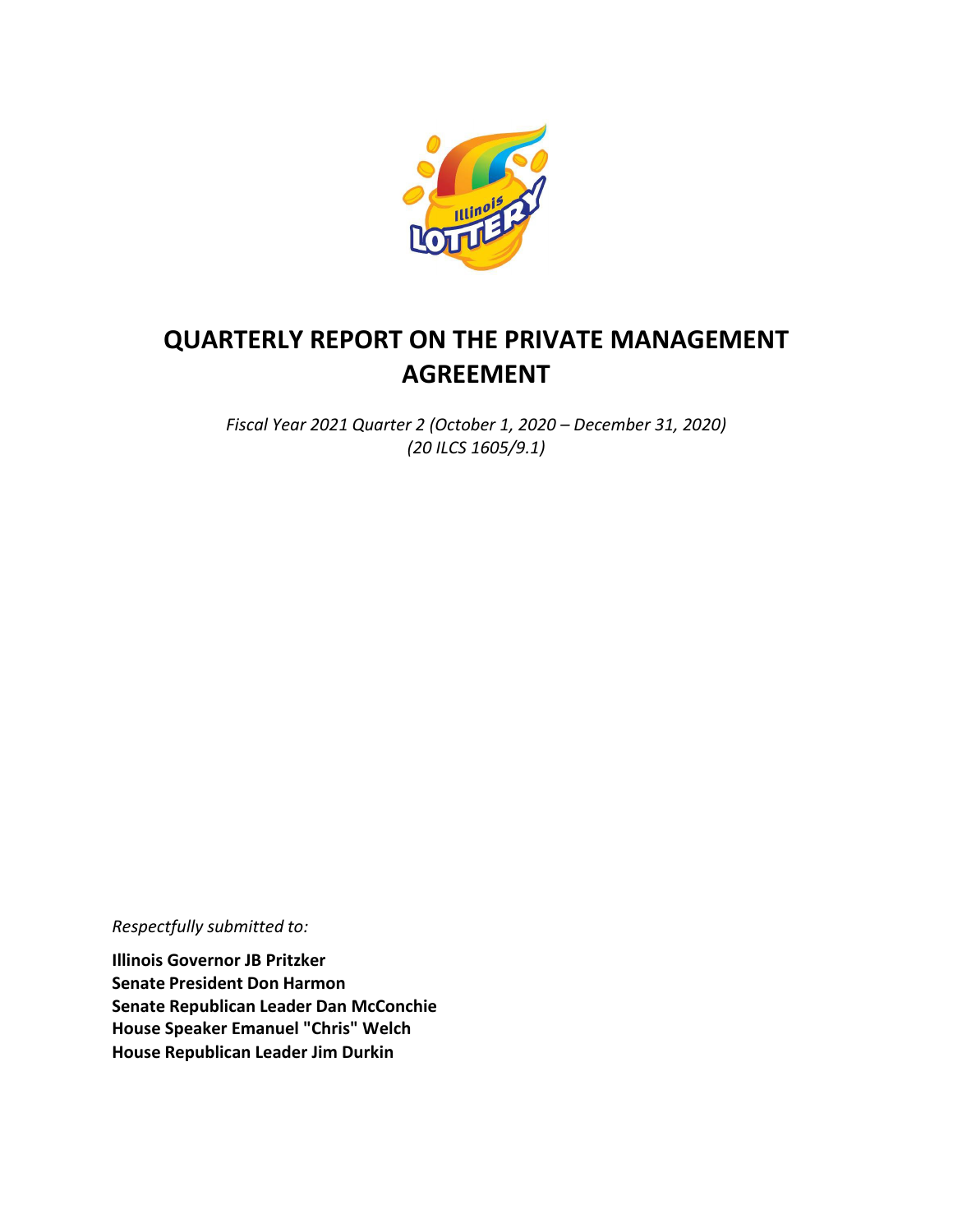# **The Illinois Lottery – Private Management Current Status**

In FY21, Camelot Illinois' ("Camelot") approved annual business plan ("Plan") projects to deliver an operating revenue of \$3.139 billion and an operating income of \$745 million. FY21 Q2 operating revenue was \$812.5 million which was 6% higher than the FY21 Q2 plan goal of \$765.8 million. FY21 Q2 operating income was \$168 million<sup>1</sup>, 7% lower than the FY21 Q2 Plan target of \$181.5 million. Contributions to the Common School Fund in FY21 Q2 were \$176.0 million, totaling \$331.9 million or 44% of the prescribed amount for FY21<sup>2</sup>.

While sales in Q1 and Q2 both exceeded the Plan's target, prize payouts were larger than expected which explains the slightly lagging operating income. Prize payout fluctuations are normal over shorter timeframes and Camelot and the Department believe that these will revert to more normal levels over time.

Q2 was focused on implementing our holiday campaign and retail promotion concepts Instant ticket sales slightly exceeded our goal of \$511.1 million at \$511.7 million, a .1% increase. The Lottery continued to support its newest draw game, Fast Play. Fast Play launched in September 2020 and is expected to deliver about \$31 million in sales for FY21. Since it launched, Fast Play has generated almost \$15.7 million and is on track to exceed the \$31 million budgeted goal.

Draw based games saw a large increase in sales in FY21 Q2 with \$299.9 million, a 17.9% increase from the goal of \$254.3 million. This increase was largely due to the positive performance of the Pick and Fastplay games during this time which outperformed plan by approximately \$36.4 million dollars, or 32% favorability compared to plan. Lotto and Lucky Day Lotto also had slightly favorable quarters with a slight unfavourability to plan in the Powerball and Mega Millions games.

The year continues to follow the three core objectives of the business plan:

- **1. Protecting the player base** by minimizing player attrition in retail while maintaining and acquiring new digital players.
- **2. Demonstrating cost and margin consciousness** across the business to maximize contributions to the Common School Fund and other good causes.
- **3. Setting the foundation for a new generation of player growth** in FY22 and beyond.

The Lottery and Camelot continue to follow FY21's business plan while remaining flexible as the year continues with some uncertainty surrounding the pandemic.

<span id="page-1-0"></span> $<sup>1</sup>$  These amounts are prior to year-end adjusting entries in accordance with the PMA true up process.</sup>

<span id="page-1-1"></span><sup>&</sup>lt;sup>2</sup> Common School Fund prescribed amount for the year is \$762.5 million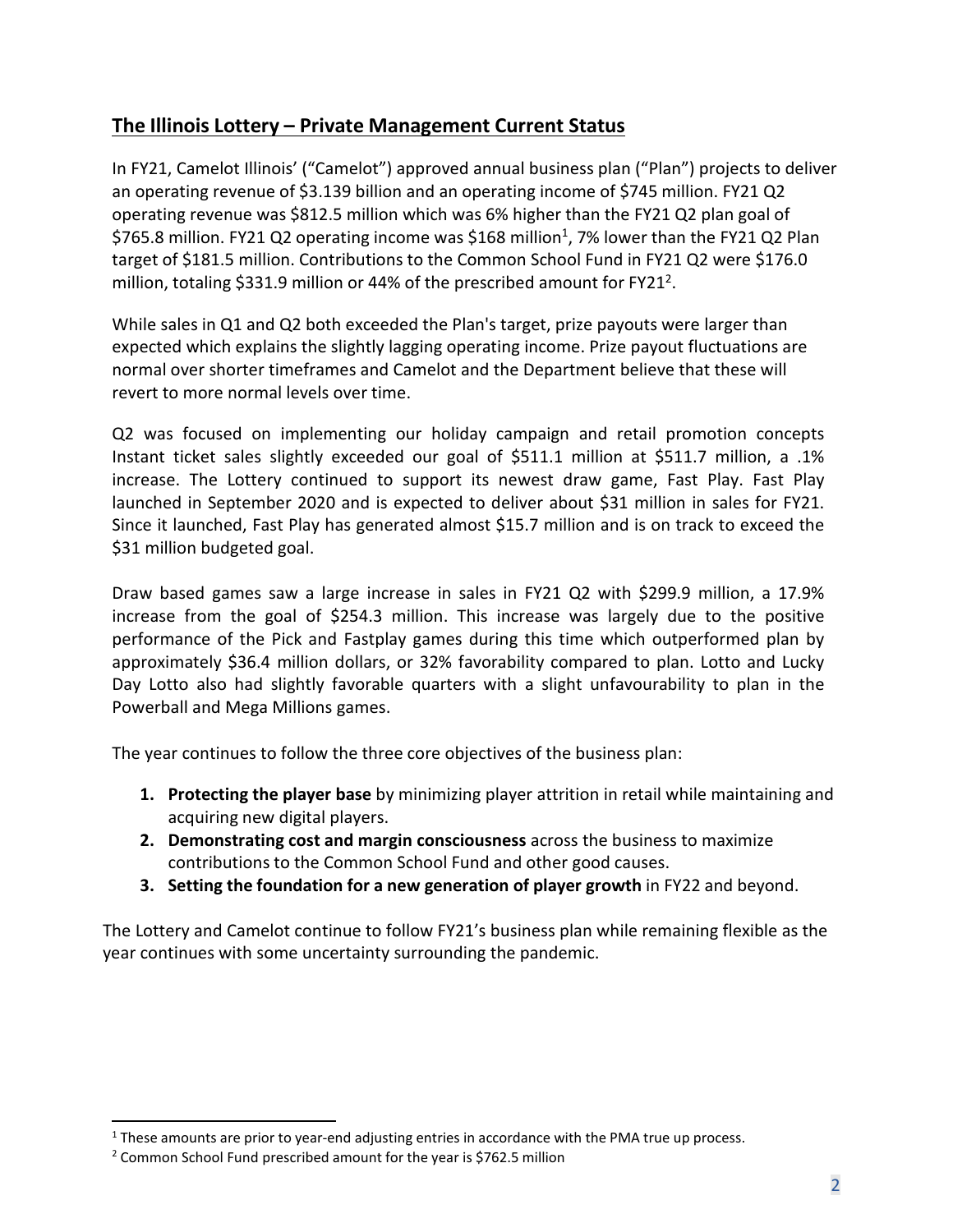# **Overall Sales and Transfers to Good Causes**

| <b>FY21</b>    | <b>Sales Revenue</b> | <b>Transfers to</b><br><b>Common</b><br><b>School Fund</b> | <b>Transfers to</b><br><b>Capital Projects</b><br><b>Fund</b> | <b>Transfers to Special</b><br><b>Causes</b> |
|----------------|----------------------|------------------------------------------------------------|---------------------------------------------------------------|----------------------------------------------|
| Q1             | \$786.1 million      | \$155.9 million                                            |                                                               | \$2.7 million                                |
| Q <sub>2</sub> | \$810.7 million      | \$176.0 million                                            |                                                               | \$2.6 million                                |
| Q <sub>3</sub> |                      |                                                            |                                                               |                                              |
| Q4             |                      |                                                            |                                                               |                                              |
| Total          | \$1,596.8 million    | \$487.8 million <sup>3</sup>                               |                                                               | \$5.3 million                                |

Below are the FY21 Q1 sales and transfers to good causes:

#### **Specialty Cause Detail**

| <b>Specialty Ticket Cause</b>  | <b>FY21 Transfers thru Q2</b> |  |
|--------------------------------|-------------------------------|--|
| Veterans                       | \$549,955                     |  |
| Ticket for the Cure            | \$387,282                     |  |
| The MS Project                 | \$324,761                     |  |
| <b>Red Ribbon Cash</b>         | \$509,142                     |  |
| <b>Special Olympics</b>        | \$156,680                     |  |
| <b>Police Memorials</b>        | \$562,834                     |  |
| <b>Homelessness Prevention</b> | \$998,547                     |  |
| Alzheimer's Awareness          | \$708,623                     |  |
| <b>STEAM</b>                   | \$1,098,442                   |  |
| Total                          | \$5,296,266                   |  |

<sup>&</sup>lt;sup>3</sup> Transfers to the Common School Fund (CSF) are made based upon net income available to transfer.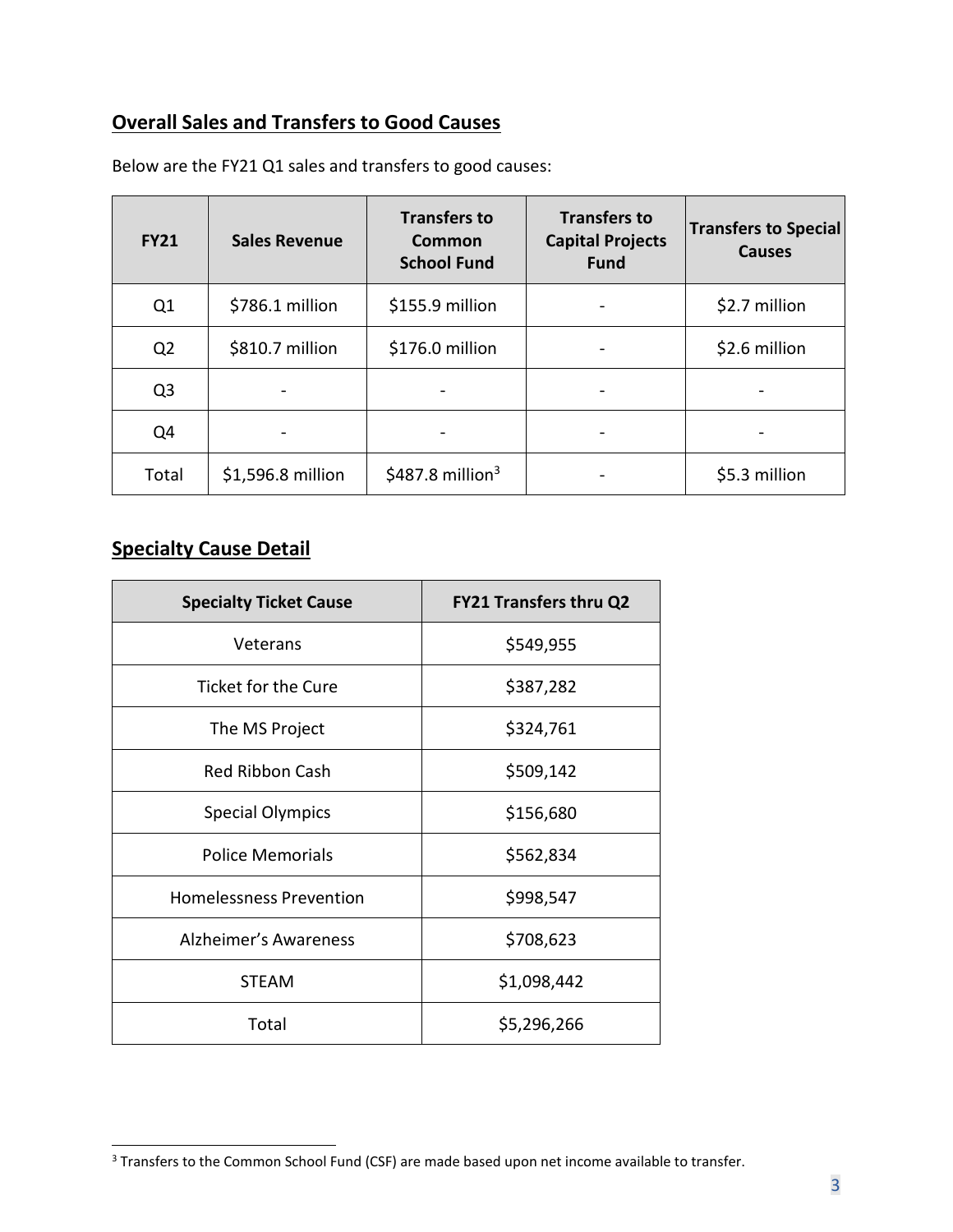#### **iLottery Program**

HB 3661 passed the Legislature in Spring 2019 and was signed by Gov. JB Pritzker on June 28, 2019. The bill extends the iLottery program through FY22 and allows the Lottery to offer Lucky Day Lotto, Pick 3, and Pick 4 through the program without a subscription. The Department and Camelot believe that iLottery channel is important to grow a modern and sustainable lottery and continue to focus on growth in this area.

The iLottery channel continued to see success and increased activity supported by marketing efforts encouraging players to "stay at home, play at home." iLottery sales in Q2 FY21 were almost \$39 million, 13.7% higher than the Q2 Plan targets.

| <b>FY21</b>    | <b>Internet Sales</b> | <b>Subscription Sales</b> | <b>Total iLottery Sales</b> |
|----------------|-----------------------|---------------------------|-----------------------------|
| Q1             | \$30,197,820          | \$3,795,415               | \$33,993,235                |
| Q <sub>2</sub> | \$35,252,583          | \$3,718,629               | \$38,971,212                |
| Q <sub>3</sub> |                       |                           |                             |
| Q4             |                       |                           |                             |
| Total          | \$65,450,403          | \$7,514,044               | \$72,964,447                |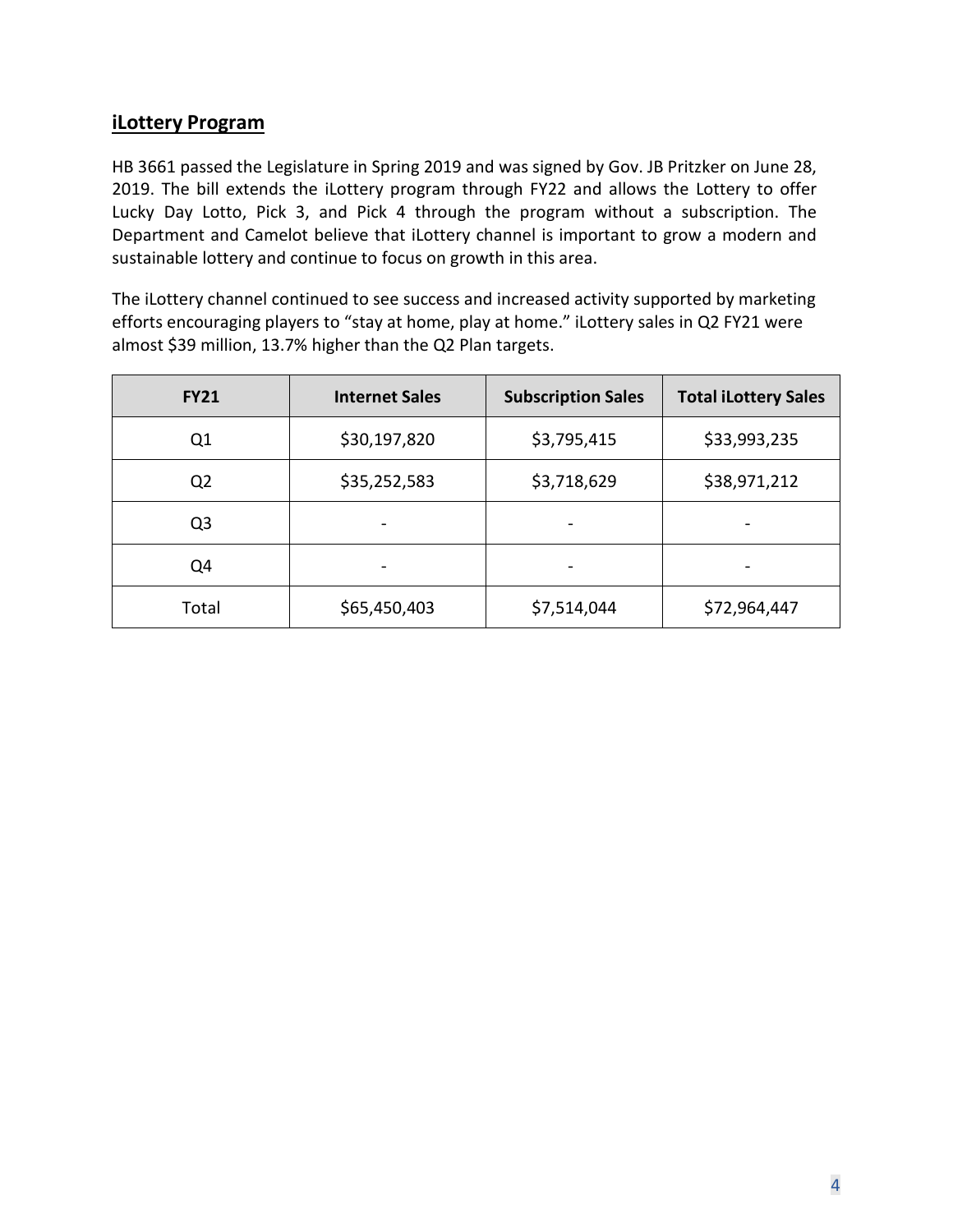## **Responsible Gaming**

In Q2, the Illinois Lottery commissioned external research agency GamRes Limited to conduct updated responsible gaming research with the Lottery's player base. Approximately 1,500 Illinois Lottery players were surveyed to capture overall levels of responsible gambling behaviors and beliefs. The research examines and assesses the following:

- Honesty and control: How honest players are with others about their gambling and how in control of their behavior they feel.
- Pre-commitment: The extent to which a player considers how much money and time they should spend gambling.
- Personal responsibility: The extent to which a player believes they should take ownership of their gambling behavior.
- Gambling literacy: The extent to which a player has an accurate understanding about the nature of gambling.

Survey results are anticipated to be available in February 2021. The Illinois Lottery plans to integrate the results of the survey into its overall responsible gaming approach. Previous player research was instrumental in shaping external facing messaging to players as part of the Lottery's Be Smart, Play Smart® campaign.

During the 2020 holiday period, the Illinois Lottery supported the National Council on Problem Gambling's Gift Responsibly campaign, which aims to raise awareness about the risks of underage lottery play. The Illinois Lottery promoted awareness about the risks of underage play by:

- Issuing a press release to remind individuals that instant tickets are not appropriate gifts for anyone under 18 years old and that it is illegal to give an instant ticket to minors in the State of Illinois;
- Posting messages on social media channels, promoting the message "Gift Responsibly. It's not a kids' game";
- Reminding retailers that lottery tickets can only be purchased by individuals who are 18+, and that it is illegal for anyone to give Illinois Lottery tickets to minors or to buy tickets for them;
- Displaying a gift responsibly message on the customer-facing screens in lottery retail locations;
- Publishing ads with media partners, promoting the "Gift Responsibly" message; and
- Running 15 and 30 second public service announcements on radio stations throughout Illinois, reminding people that lottery tickets are not for minors.

The Illinois Lottery is Level 3 certified by the World Lottery Association to its Responsible Gaming Framework and maintains memberships with the National Council on Problem Gambling, Illinois Council on Problem Gambling and the Illinois Alliance on Problem Gambling.